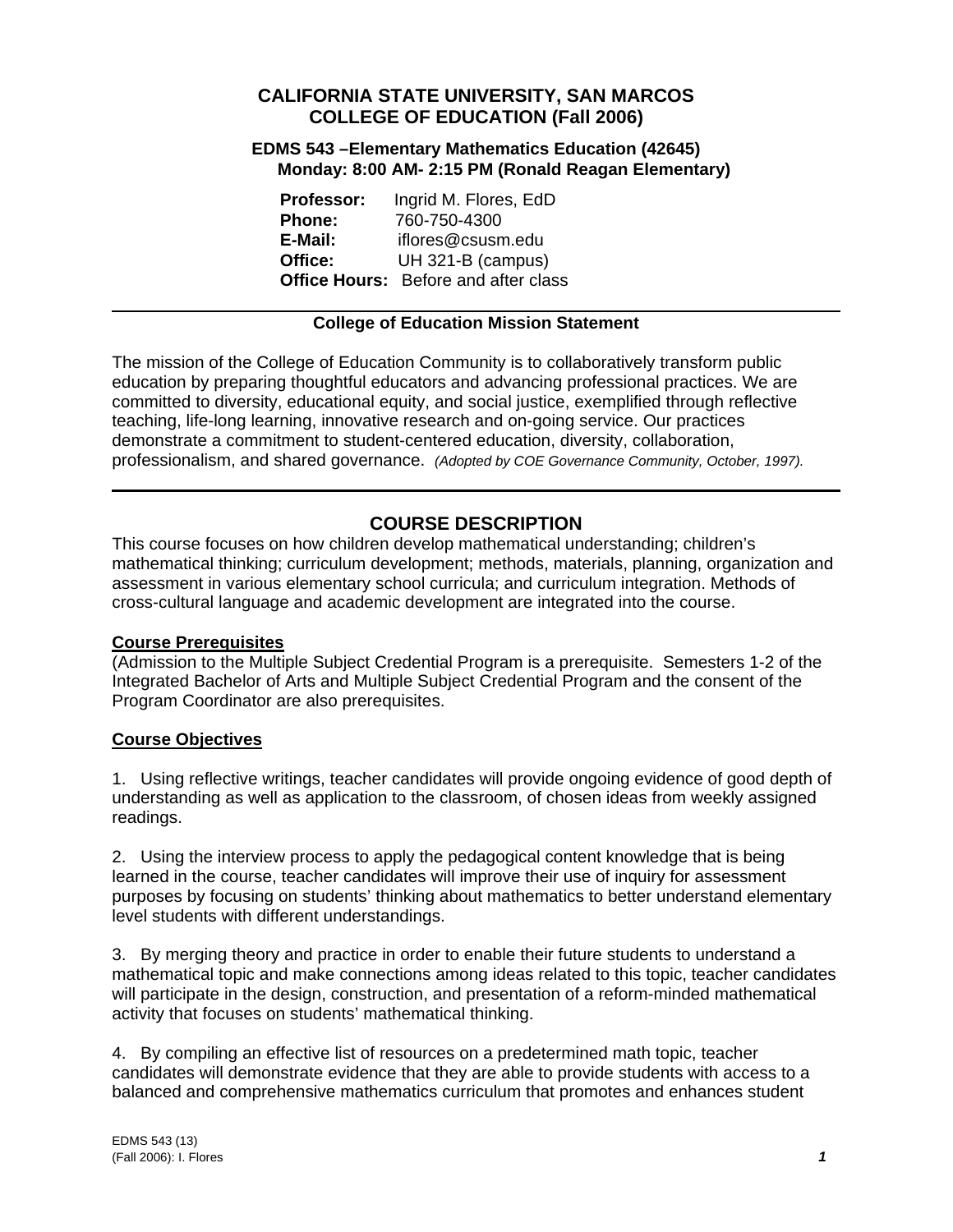learning and understanding, and provides conceptual understanding of the logic and structure of mathematics, problem-solving skills, and computational and procedural skills.

5. By reflecting on and weaving what has been learned in the course during the semester regarding mathematics standards, reform-minded mathematics ideas, constructivist teaching and learning methods which enhance how children think and problem solve, teacher candidates will analyze the curriculum that is currently being implemented in their practicum classroom.

6. Teacher candidates will write summary reflections during the course to be submitted, responded to, and archived via TaskStream for final TPE assessments and for creating their final portfolios.

# **Unique Course Requirements (optional)**

Students will be required to have access to children in a grade K-6 for the purpose of conducting a series of math interviews to learn about how children think and problem solve.

Each student will be required to implement and videotape a lesson in his or her observation classroom.

# **Required Texts**

 Van de Walle, J. A. (2007). *Elementary and middle school mathematics: Teaching developmentally* (6th ed). Boston: Pearson Education, Inc. ISBN: 0-205-48392-5

 The text has a companion Web site (under construction): http://www.ablongman.com/vandewalle6e

- California Department of Education (2000). *Mathematics framework for California public schools, kindergarten through grade twelve* (2000 Revised Ed.). Sacramento, CA: Author. This document can be found on the WWW at: http://www.cde.ca.gov/ci/ma/cf/documents/mathfrwkcomplete.pdf. The Web site contains a downloadable PDF file. There are also copies in the library for checkout**.**
- Turnbull, A., Turnbull, R., & Wehmeyer, M. (2007). *Exceptional lives: Special education in today's schools.* (5<sup>th</sup> ed). Pearson/Merrill Prentice Hall. ISBN: 0-13-170869-4.

## **You are required to access the following Web sites and materials for this course.**

- National Council of Teachers of Mathematics (2000). *Principles and standards for school mathematics*. Reston, VA: Author. This document can be found at: http://www.standards.nctm.org/
- Star Test Blueprints for Standards Items (grades 2-7) http://www.cde.ca.gov/ta/tg/sr/documents/math1105.doc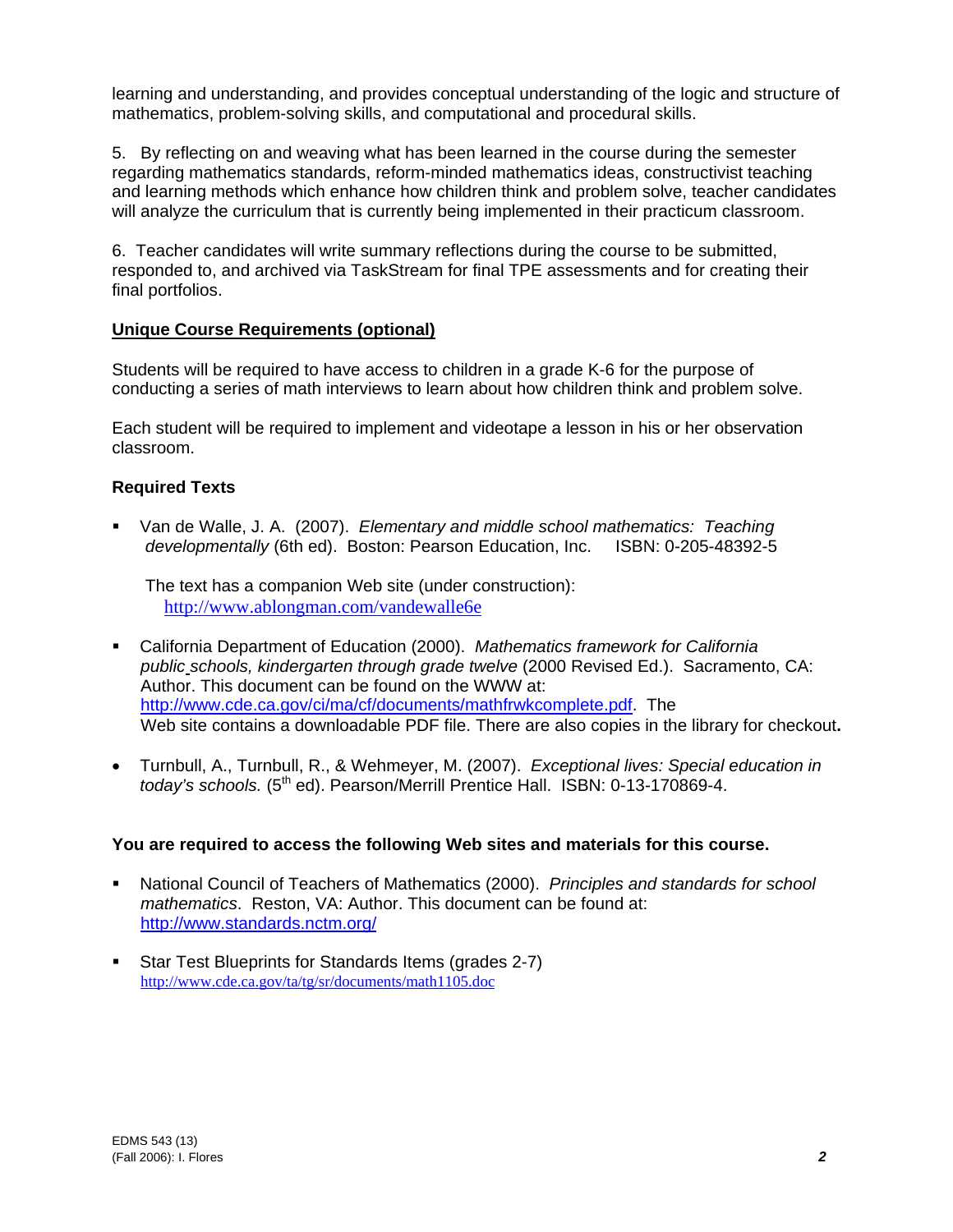# **Authorization to Teach English Learners**

This credential program has been specifically designed to prepare teachers for the diversity of languages often encountered in California public school classrooms. The authorization to teach English learners is met through the infusion of content and experiences within the credential program, as well as additional coursework. Students successfully completing this program receive a credential with authorization to teach English learners. *(Approved by CCTC in SB 2042 Program Standards, August 02)*

# **Teacher Performance Expectation (TPE) Competencies**

The course objectives, assignments, and assessments have been aligned with the CTC standards for the Multiple Subject Credential. This course is designed to help teachers seeking a California teaching credential to develop the skills, knowledge, and attitudes necessary to assist schools and district in implementing effective programs for all students. The successful candidate will be able to merge theory and practice in order to realize a comprehensive and extensive educational program for all students. You will be required to formally address the following TPEs in this course:

# **CTC Standards Alignment:**

The course objectives, assignments, and assessments have been aligned with the CTC standards for Multiple Subjects Credential. The following standards are a primary emphasis in this course:

- **Standard 3**: Relationship between Theory and Practice
- **Standard 4:** Pedagogical Thought and Reflective Practice
- **Standard 5:** Equity, Diversity and Access to the Core Curriculum for All Children
- **Standard 8A:** Pedagogical Preparation for Subject-Specific Content Instruction by MS Candidates (Mathematics)

# **Teacher Performance Expectation (TPE) Competencies:**

# **Primary Emphases**:

- TPE 1a-Subject Specific Pedagogical Skills for MS Teaching (Mathematics)
- TPE 2-Monitoring Student Learning During Instruction

# **Secondary Emphases**:

- TPE 3-Interpretation and Use of Assessments
- TPE 4-Making Content Accessible
- TPE 5-Student Engagement
- TPE 6a-Developmentally Appropriate Practices in Grades K-3
- TPE 6b-Developmentally Appropriate Practices in Grades 4-8
- TPE 6d- Developmentally Appropriate Teaching Practices for Special Education: Teaching the Special Education Population in the General Education Environment
- TPE 7-Teaching English Learners
- TPE 8-Learning About Students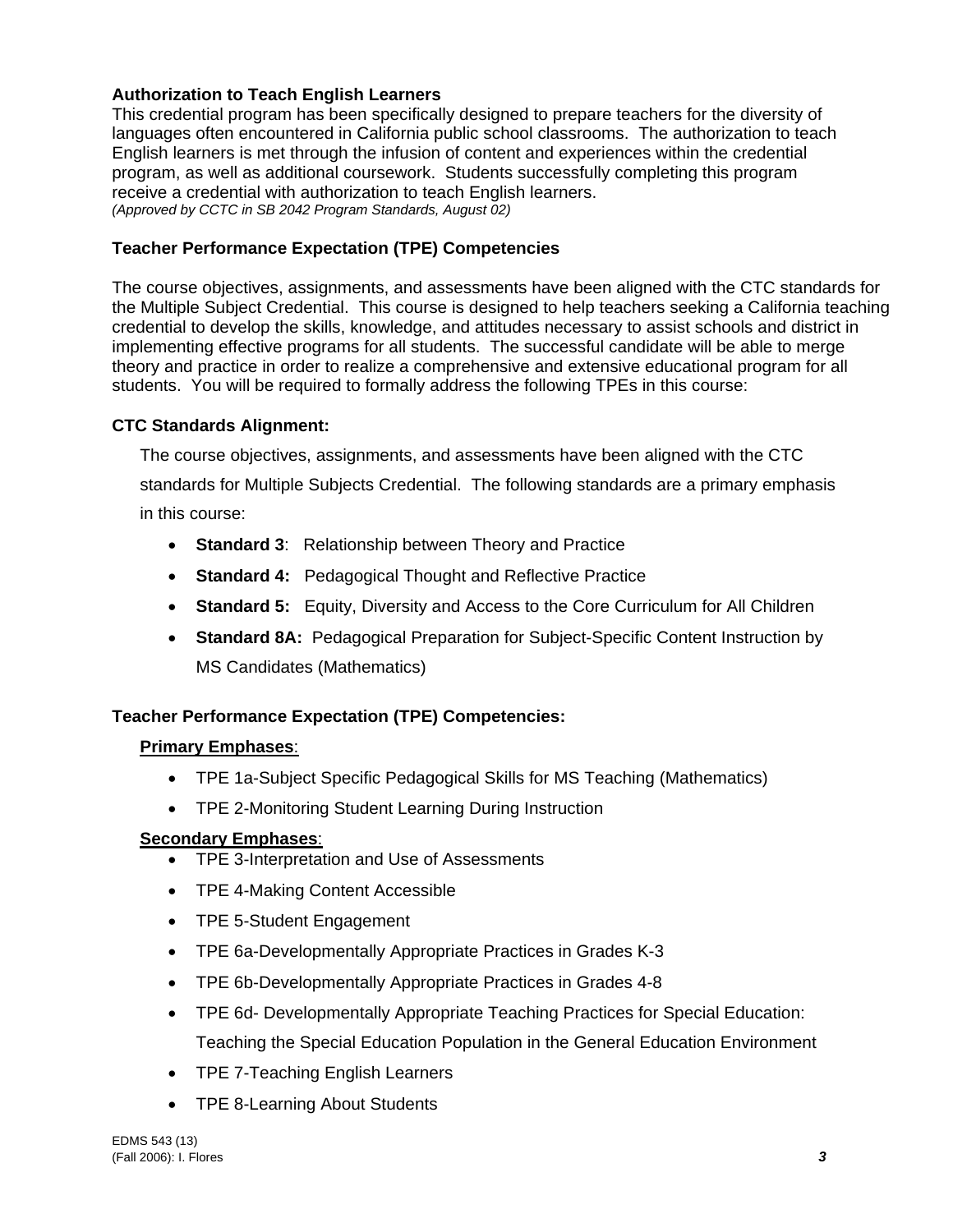- TPE 9-Instructional Planning
- TPE 10-Instructional Time
- TPE 11-Social Environment
- TPE 13-Professional Growth
- TPE 14-Educational Technology in Teaching and Learning

# **College of Education Attendance Policy**

Due to the dynamic and interactive nature of courses in the College of Education, all students are expected to attend all classes and participate actively. At a minimum, students must attend more than 80% of class time, or s/he may not receive a passing grade for the course at the discretion of the instructor. Individual instructors may adopt more stringent attendance requirements. Should the student have extenuating circumstances, s/he should contact the instructor as soon as possible. *(Adopted by the COE Governance Community, December, 1997).*

If you miss one class session or are late (or leave early) more than two sessions, you cannot receive a grade of "A". If you miss two class sessions, your highest possible grade is a "C+".

If possible, please discuss with the instructor any extenuating circumstances that will cause you to miss class prior to your absence. Attendance will be taken at each class session. Furthermore, grades on assignments turned in late will be lowered unless **prior arrangements**  have been made with the instructor. Absence is no excuse for not turning in assignments, as they may be sent electronically (e-mail) to the instructor.

## **Students with Disabilities Requiring Reasonable Accommodations**

Students must be approved for services by providing appropriate and recent documentation to the Office of Disable Student Services (DSS). This office is located in Craven Hall 5205, and can be contacted by phone at (760) 750-4905, or TTY (760) 750-4909. Students authorized by DSS to receive reasonable accommodations should meet with their instructor during office hours or, in order to ensure confidentiality, in a more private setting.

## **Course Requirements and Grading Standards**

#### **ASSIGNMENTS (The relative weight for each assignment is indicated as a percentage of the total course grade)**

Detailed assignment guidelines and scoring rubrics (course packet) will be provided electronically to each student for all written assignments below. The course calendar/topics schedule is attached to this syllabus.

## **Reading Reflections**

**(10%)** - Each week students will write a "meaningful" reflection on the material assigned to be read for that week. Each reflection will be worth 5 points. These reflections should be one full page in length (use an "11" font, line spacing of 1.5, with **only** your name and class session number as a heading), and should clearly articulate your thoughts **on the assigned readings** and how you might **specifically apply** what you learned from the articles as a teacher in the classroom. Please do not repeat verbatim from the readings. **Other assignments may be**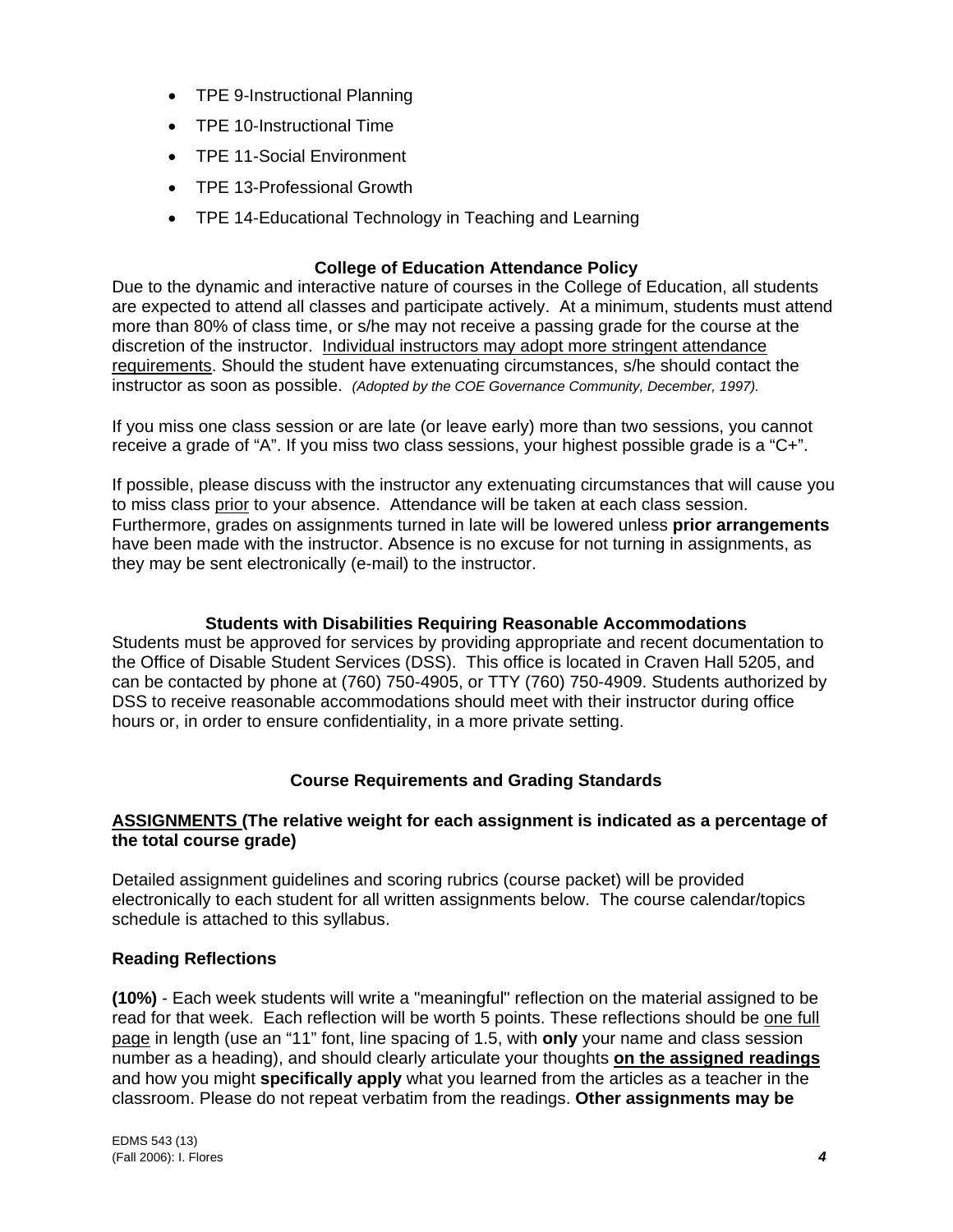**given that will substitute the written reflection but not the reading assignment.** These will require more than 1 page in length.

# **Student Interviews (Critical Assessment Task – CATs)**

**(20%)** - You and one of your classmates will conduct three different student interviews based on questions provided in class. Each interview is worth 5 points. For each interview, you will pose mathematical problems to any one student at a predetermined grade level. The purpose is to get you to begin thinking about students' mathematical understanding, to learn how to effectively pose questions, and interpret the meaning of students' answers, and to provide you with an opportunity to interact with students.

## **Mathematical Resources & Lesson (Critical Assessment Task – CATs)**

**(35%) –** You will first compile resources on a predetermined mathematical topic (15%) and then design a lesson that you will present and videotape in an elementary class (20%). The purpose of this activity is to help you learn how to design effective mathematical activities, to provide you with an opportunity to begin compiling mathematical resources, and to provide an opportunity for you to practice teaching mathematics in an authentic classroom setting.

## **Curriculum Assignment (Critical Assessment Task – CATs)**

**(25%) –** Students will review the mathematics curriculum currently being used in your classroom (e.g., a textbook) at one grade level and write a short paper that investigates the curriculum alignment with the CA Content Standards and current high stakes assessments. Students will also provide their general thoughts and concerns related to the curriculum (e.g., how the curriculum might need to be altered to make strong connections between mathematical concepts and procedures).

## **Active Participation and Collaboration**

**(5%) -** Defined as actively engaging and contributing in all class discussions and activities, students will be evaluated daily. A positive attitude is an important component for establishing the definition for active participation and collaboration. In addition, the student will be expected to exhibit professional behavior and demeanor at all times.

## **Taskstream Postings (5%):**

This course is designed to help those seeking a Multiple Subject Credential develop the skills knowledge and attitudes necessary to assist schools and districts in implementing effective programs for all students. The successful candidate will be able to merge theory and practice in order to realize a comprehensive and extensive educational program for all students. Students will document their knowledge and understanding of TPE 1A (math) and TPE 2 through assignments completed in EDMS 543.

# **All University Writing Requirement**

All CSU students must demonstrate competency in writing skills as a requirement for graduation. At Cal State San Marcos, students complete the graduation writing assessment through the All-University Writing Requirement. This requirement mandates that every course at the University must have a writing component of at least 2,500 words (approximately 10 pages). **The writing requirement for this course will be met through weekly writings, student**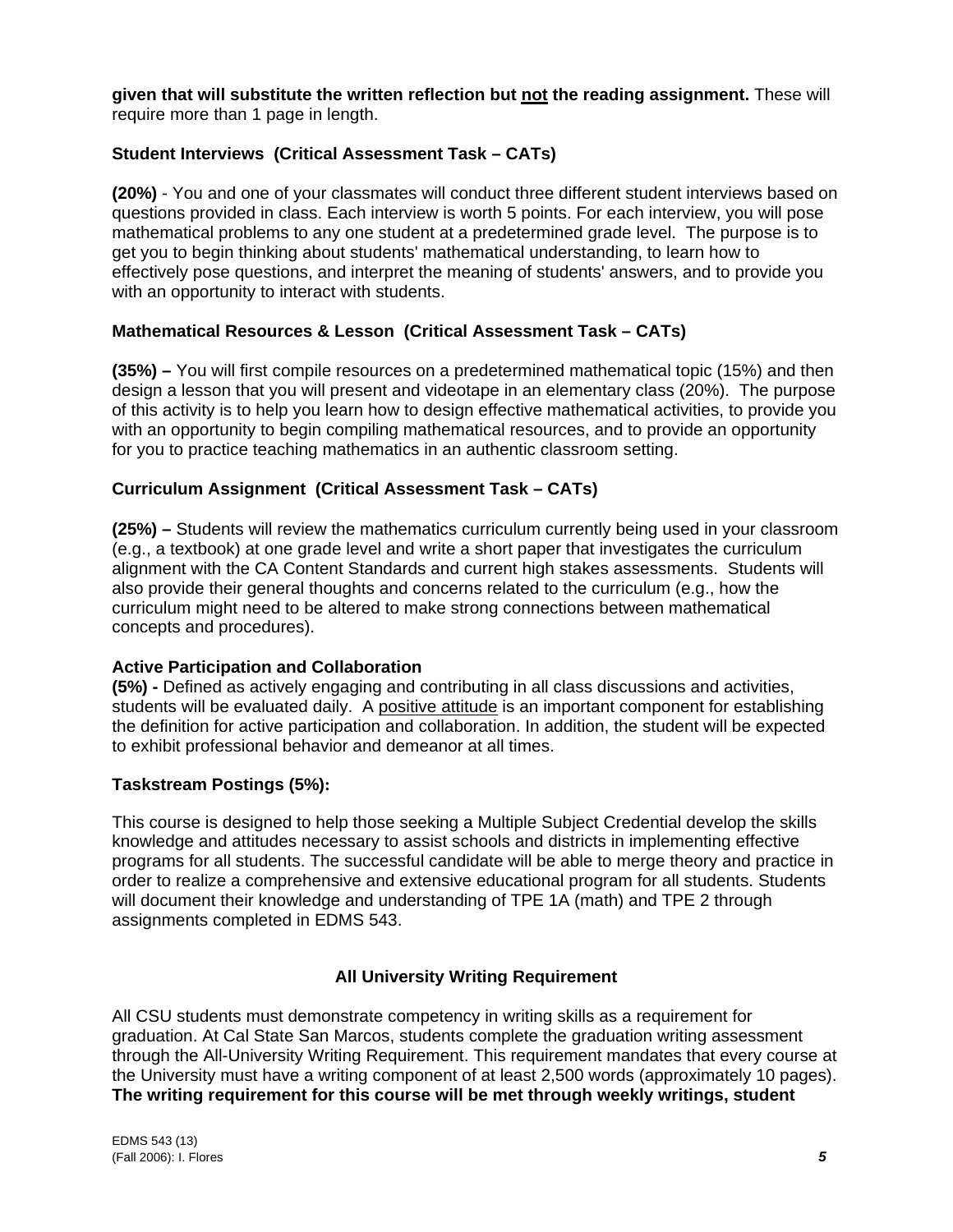#### **interview reflections, the creation of a lesson plan and mathematical resources, and the curriculum analysis assignment.**

#### **CSUSM Academic Honesty Policy**

Students will be expected to adhere to standards of academic honesty and integrity, as outlined in the Student Academic Honesty Policy. All written work and oral assignments must be original work. All ideas/materials that are borrowed from other sources must have appropriate references to the original sources. Any quoted material should give credit to the source and be punctuated with quotation marks.

Students are responsible for honest completion of their work including examinations. There will be no tolerance for infractions. If you believe there has been an infraction by someone in the class, please bring it to the instructor's attention. The instructor reserves the right to discipline any student for academic dishonesty in accordance with the general rules and regulations of the university. Disciplinary action may include the lowering of grades and/or the assignment of a failing grade for an exam, assignment, or the class as a whole."

**GRADING SCALE:** Grades for this course will be based on the following grading scale:

 A.................. ….93% - 100 % A-…………….…90% - 92% B+…………….. 88% - 89% B...............…….83% - 87 % B-……….. …... .80% - 82% C+………………78% - 79% C..............……..73% - 77 % C-………….……70% - 72%

## **Exemplary "A" Students:**

- Demonstrate serious commitment to their learning, making full use of the learning opportunities available and searching out the implications of their learning for future use.
- Complete all assignments thoroughly and thoughtfully toward the goal of developing in-depth math projects.
- Make insightful connections between all assignments and their developing overall understanding of mathematical concepts; they continually question and examine concepts in a genuine spirit of inquiry.
- Students show a high level of achievement of course goals.

# **"B" Students:**

- **Simply comply with the course requirements and expectations.**
- Complete all assignments, usually thoroughly and thoughtfully.
- Usually connect assignments to their developing overall understanding of mathematical concepts; may be satisfied with accepting their learning as it is received without deeply examining concepts or seeking a higher level of understanding.
- Students show reasonable achievement of course goals.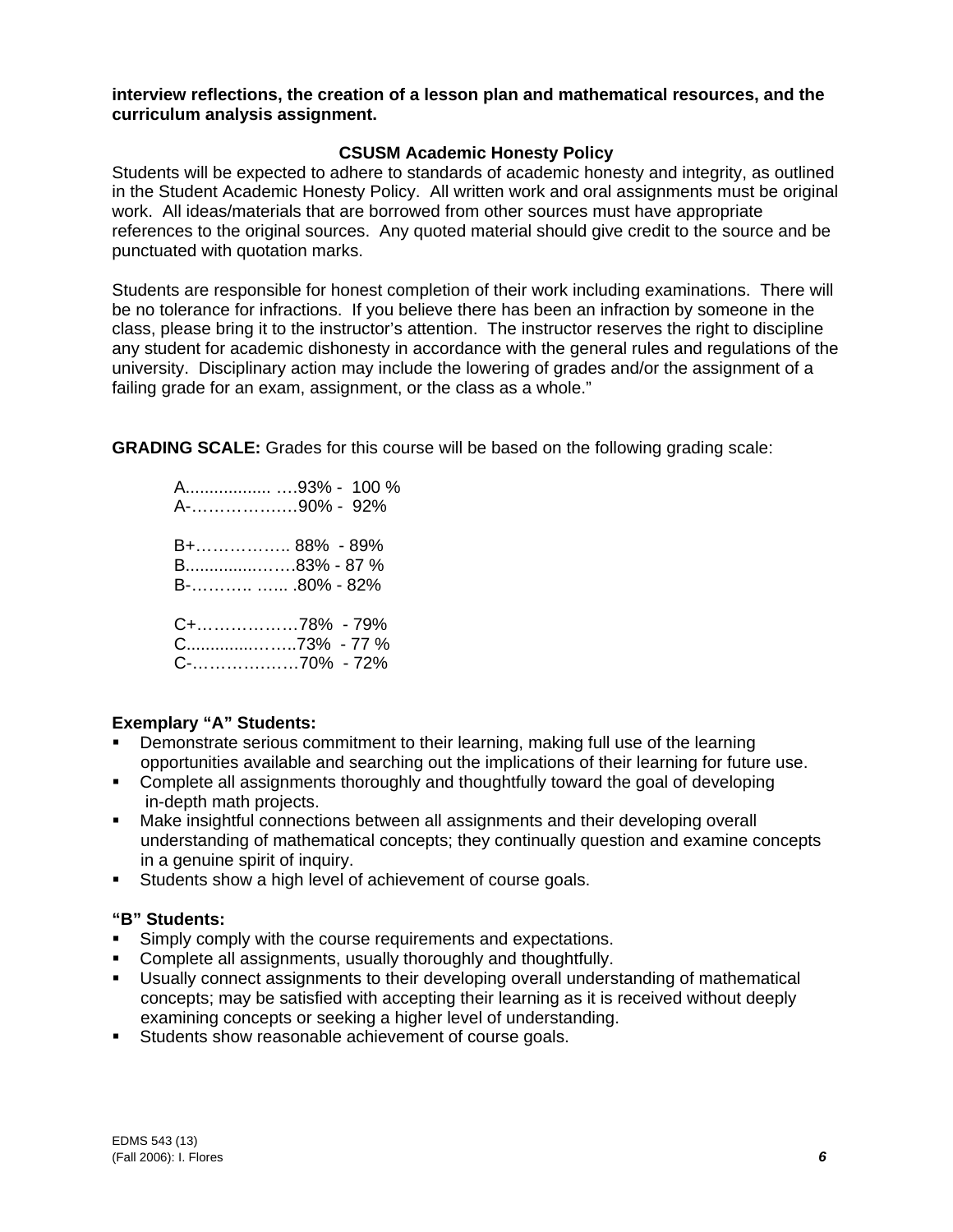# **"C" Students:**

- **•** Demonstrate an inconsistent level of compliance to course requirements and expectations.
- **Complete all assignments with limited thoroughness and thoughtfulness.**
- **Make limited connections between assignments and their developing overall understanding**  of mathematical concepts; may not be open to examining concepts on a deeper level and may actually dismiss the importance of such inquiry.
- Attempt, but show limited progress in achieving course goals.

**Remember! You are required to maintain a B average (3.0 GPA) in your teacher education courses to receive a teaching credential in the State of California.**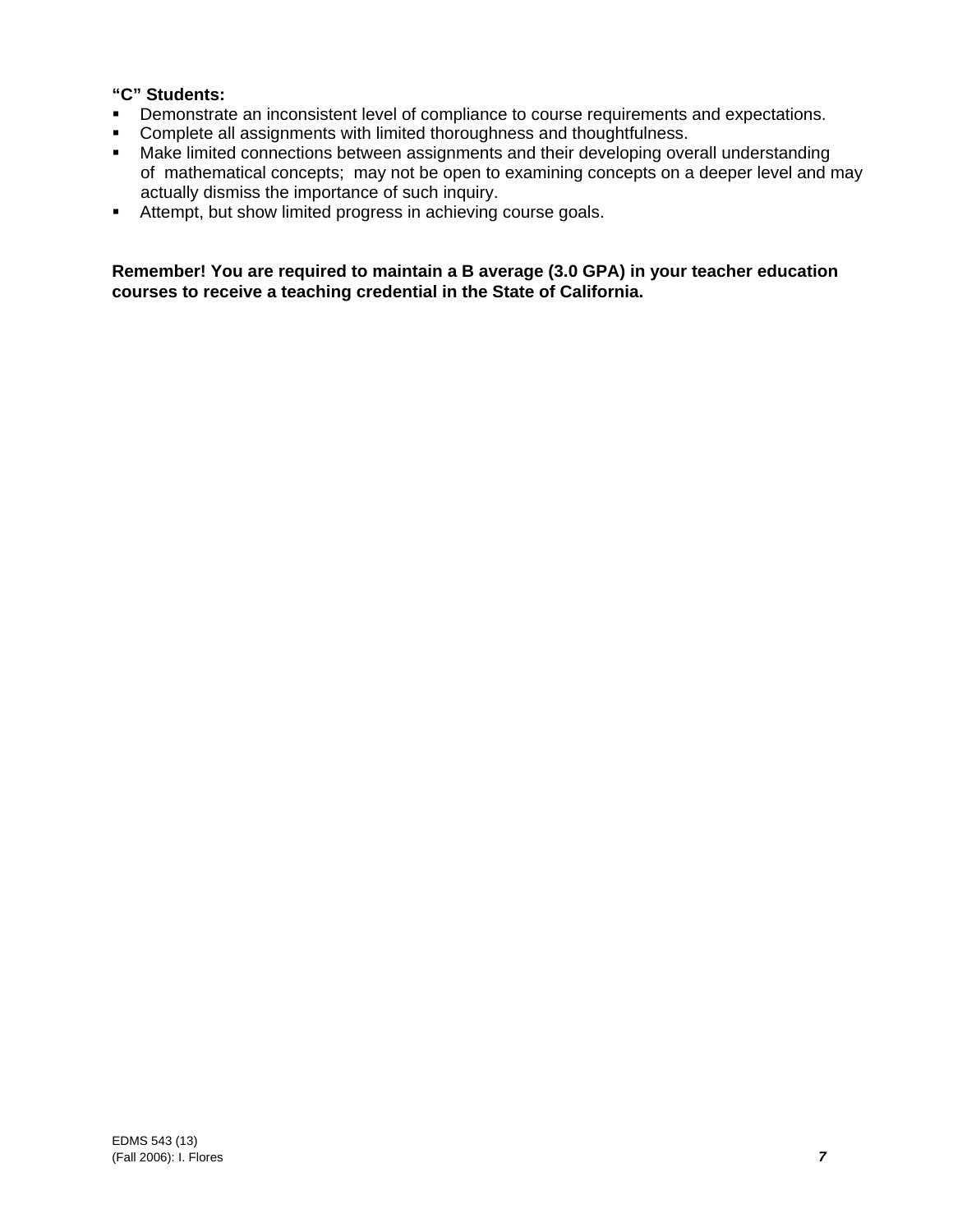# **Curriculum Review Assignment**

EDMS 543

|                           |                       | <b>Nearly</b>        |                      |                      |
|---------------------------|-----------------------|----------------------|----------------------|----------------------|
|                           | <b>Developing</b>     | <b>Meets</b>         | <b>Meets</b>         | <b>Exceeds</b>       |
| <b>TPE 1, 1a</b>          | Candidate's           | Candidate's          | Candidate's          | Candidate's          |
| Subject Specific          | analysis of the       | analysis of the      | analysis of the      | analysis of the      |
| Pedagogical skills        | curriculum will       | curriculum will      | curriculum will      | curriculum will      |
| for MS Teaching           | demonstrate little to | demonstrate some     | demonstrate          | demonstrate          |
| Assignment                | no understanding      | understanding of     | considerable         | exceptional          |
| (Teaching                 | of how to teach the   | how to teach the     | understanding of     | understanding of     |
| Mathematics in a          | state adopted         | state adopted        | how to teach the     | how to teach the     |
| MS Assignment)            | academic content      | academic content     | state adopted        | state adopted        |
|                           | standard in           | standard in          | academic content     | academic content     |
|                           | mathematics.          | mathematics.         | standard in          | standard in          |
|                           |                       |                      | mathematics.         | mathematics.         |
| TPE <sub>4</sub>          | Candidate's           | Candidate's          | Candidate's          | Candidate's          |
| <b>Making Content</b>     | analysis of the       | analysis of the      | analysis of the      | analysis of the      |
| Accessible                | curriculum will       | curriculum will      | curriculum will      | curriculum will      |
|                           | demonstrate little to | demonstrate some     | demonstrate          | demonstrate          |
|                           | no understanding in   | understanding in     | considerable         | exceptional          |
|                           | the use of            | the use of           | understanding in     | understanding in     |
|                           | pedagogical           | pedagogical          | the use of           | the use of           |
|                           | strategies that will  | strategies that will | pedagogical          | pedagogical          |
|                           | provide all students  | provide all students | strategies that will | strategies that will |
|                           | access to the         | access to the        | provide all students | provide all students |
|                           | mathematics           | mathematics          | access to the        | access to the        |
|                           | curriculum.           | curriculum           | mathematics          | mathematics          |
|                           |                       |                      | curriculum           | curriculum           |
| TPE 6, 6a, 6b             | Candidate's           | Candidate's          | Candidate's          | Candidates's         |
| Developmentally           | analysis of the       | analysis of the      | analysis of the      | analysis of the      |
| Appropriate               | curriculum will       | curriculum will      | curriculum will      | curriculum will      |
| <b>Teaching Practices</b> | demonstrate little to | demonstrate some     | demonstrate          | demonstrate          |
| in Grades K-3 & 4-        | no understanding in   | understanding in     | considerable         | exceptional          |
| 8                         | the use of            | the use of           | understanding in     | understanding in     |
|                           | developmentally       | developmentally      | the use of           | the use of           |
|                           | appropriate           | appropriate          | developmentally      | developmentally      |
|                           | teaching practices.   | teaching practices   | appropriate          | appropriate          |
|                           |                       |                      | teaching practices   | teaching practices   |

Secondary TPE's for this Assignment

- $\triangleright$  TPE 9 Instructional Planning
- $\triangleright$  TPE 10 Instructional Time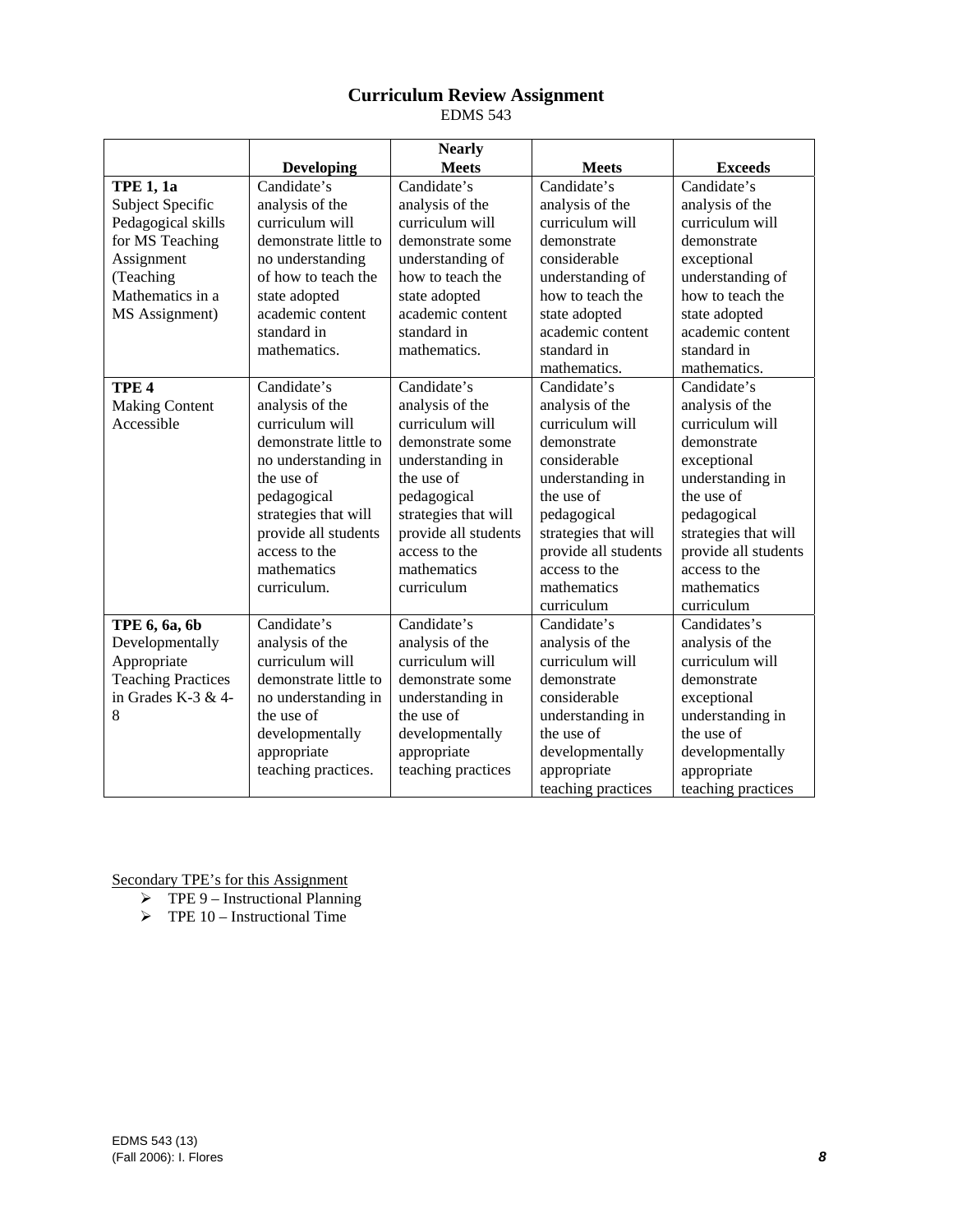# **Lesson Presentation Assignment**

EDMS 543

|                       |                      | <b>Nearly</b>        |                      |                      |
|-----------------------|----------------------|----------------------|----------------------|----------------------|
|                       | <b>Developing</b>    | <b>Meets</b>         | <b>Meets</b>         | <b>Exceeds</b>       |
| <b>TPE 1, 1a</b>      | Candidates' lesson   | Candidates' lesson   | Candidates' lesson   | Candidates' lesson   |
| Subject Specific      | plan and             | plan and             | plan and             | plan and             |
| Pedagogical skills    | presentation         | presentation         | presentation         | presentation         |
| for MS Teaching       | demonstrates little  | demonstrates some    | demonstrates         | demonstrates         |
| Assignment            | to no                | understanding of     | considerable         | exceptional          |
| (Teaching             | understanding of     | how to teach the     | understanding of     | understanding of     |
| Mathematics in a      | how to teach the     | state adopted        | how to teach the     | how to teach the     |
| Multiple Subject      | state adopted        | academic content     | state adopted        | state adopted        |
| Assignment)           | academic content     | standard in          | academic content     | academic content     |
|                       | standard in          | mathematics          | standard in          | standard in          |
|                       | mathematics          |                      | mathematics          | mathematics          |
| TPE <sub>4</sub>      | Candidates' lesson   | Candidates' lesson   | Candidates' lesson   | Candidates' lesson   |
| <b>Making Content</b> | plan and             | plan and             | plan and             | plan and             |
| Accessible            | presentation will    | presentation will    | presentation will    | presentation will    |
|                       | demonstrate little   | demonstrate some     | demonstrate          | demonstrate          |
|                       | to no                | understanding in     | considerable         | exceptional          |
|                       | understanding in     | the use of           | understanding in     | understanding in     |
|                       | the use of           | pedagogical          | the use of           | the use of           |
|                       | pedagogical          | strategies that will | pedagogical          | pedagogical          |
|                       | strategies that will | provide all students | strategies that will | strategies that will |
|                       | provide all students | access to the        | provide all students | provide all students |
|                       | access to the        | mathematics          | access to the        | access to the        |
|                       | mathematics          | curriculum           | mathematics          | mathematics          |
|                       | curriculum           |                      | curriculum           | curriculum           |
| TPE 6, 6a, 6b         | Candidates' lesson   | Candidates' lesson   | Candidates' lesson   | Candidates' lesson   |
| Developmentally       | plan and             | plan and             | plan and             | plan and             |
| Appropriate           | presentation will    | presentation will    | presentation will    | presentation will    |
| Teaching              | demonstrate little   | demonstrate some     | demonstrate          | demonstrate          |
| Practices – Grades    | to no                | understanding in     | considerable         | exceptional          |
| K-3 & 4-8             | understanding in     | the use of           | understanding in     | understanding in     |
|                       | the use of           | developmentally      | the use of           | the use of           |
|                       | developmentally      | appropriate          | developmentally      | developmentally      |
|                       | appropriate          | teaching practices.  | appropriate          | appropriate          |
|                       | teaching practices.  |                      | teaching practices.  | teaching practices.  |

Secondary TPE's for this Assignment

- ¾ TPE 2 Monitoring Student Learning During Instruction
- $\triangleright$  TPE 5 Student Engagement
- $\triangleright$  TPE 9 Instructional Planning
- $\triangleright$  TPE 10 Instructional Time
- $\triangleright$  TPE 11 Social Environment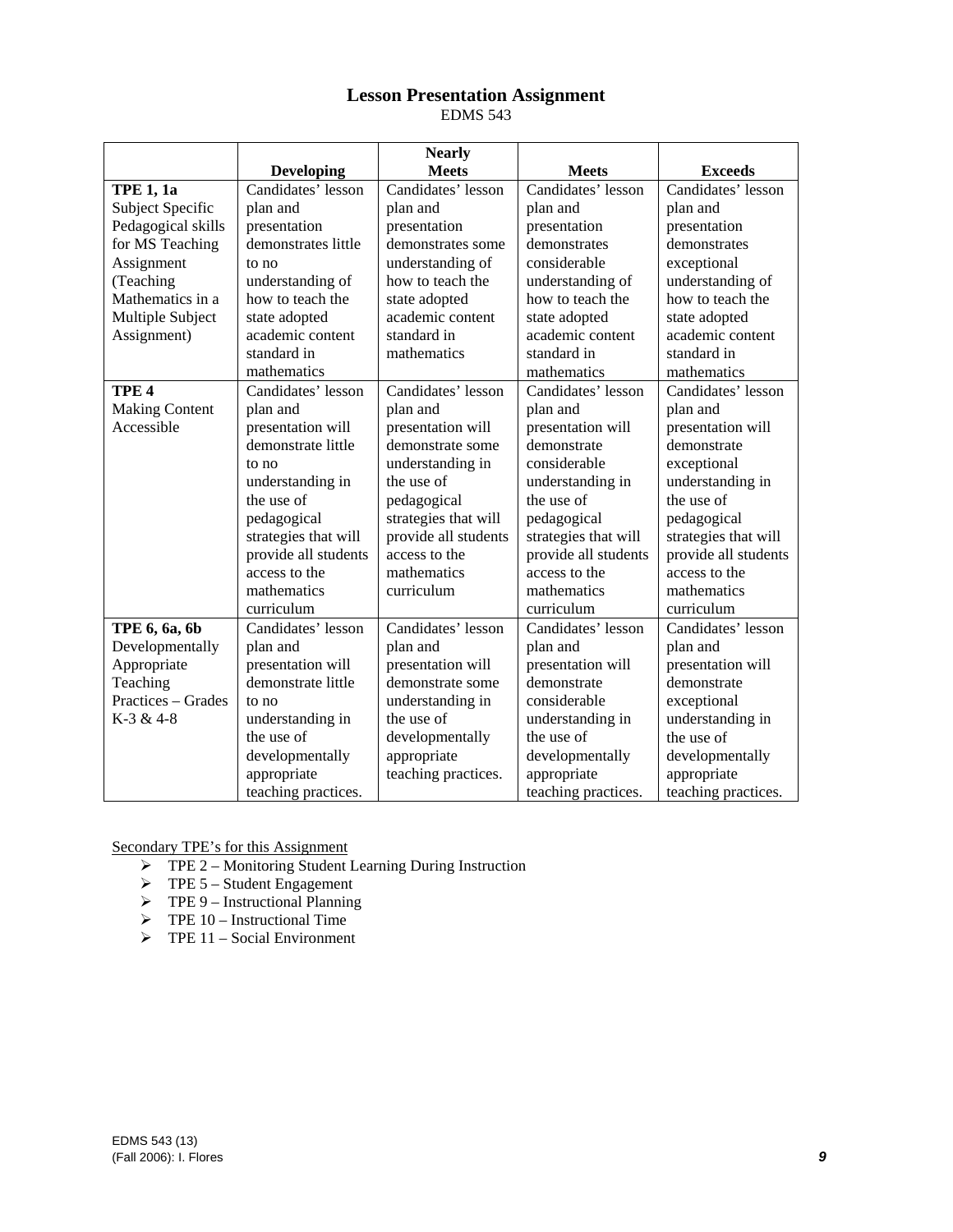# **Lesson Resources Assignment**

EDMS 543

|                       |                    | <b>Nearly</b>      |                    |                    |
|-----------------------|--------------------|--------------------|--------------------|--------------------|
|                       | <b>Developing</b>  | <b>Meets</b>       | <b>Meets</b>       | <b>Exceeds</b>     |
| TPE <sub>4</sub>      | Candidates'        | Candidates'        | Candidates'        | Candidates'        |
| <b>Making Content</b> | resources and      | resources and      | resources and      | resources and      |
| Accessible            | descriptions will  | descriptions will  | descriptions will  | descriptions will  |
|                       | demonstrate little | demonstrate some   | demonstrate        | demonstrate        |
|                       | to no              | understanding of   | considerable       | exceptional        |
|                       | understanding of   | how instructional  | understanding of   | understanding of   |
|                       | how instructional  | resources can help | how instructional  | how instructional  |
|                       | resources can help | provide all        | resources can help | resources can help |
|                       | provide all        | students with      | provide all        | provide all        |
|                       | students with      | access to a        | students with      | students with      |
|                       | access to a        | balanced and       | access to a        | access to a        |
|                       | balanced and       | comprehensive      | balanced and       | balanced and       |
|                       | comprehensive      | curriculum.        | comprehensive      | comprehensive      |
|                       | curriculum.        |                    | curriculum.        | curriculum.        |

Secondary TPE's for this Assignment

- ¾ TPE 1a Subject-Specific Pedagogical Skills for MS Teaching Assignments (Teaching Mathematics in a MS Assignment)
- $\triangleright$  TPE 5 Student Engagement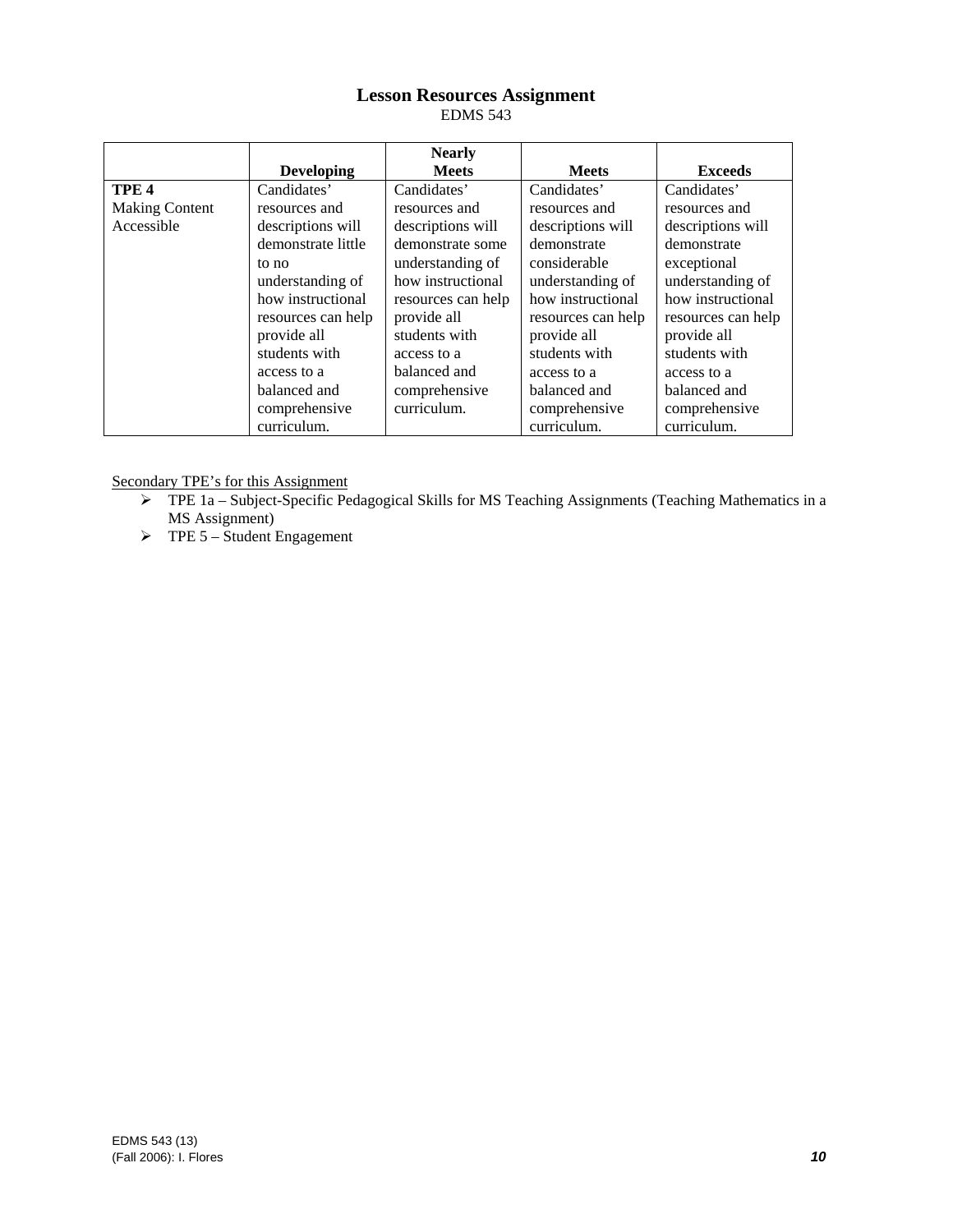# **Student Interviews Assignment**

EDMS 543

|                         |                        | <b>Nearly</b>         |                       |                       |
|-------------------------|------------------------|-----------------------|-----------------------|-----------------------|
|                         | <b>Developing</b>      | <b>Meets</b>          | <b>Meets</b>          | <b>Exceeds</b>        |
| <b>TPE 1, 1a</b>        | Candidate's            | Candidate's           | Candidate's           | Candidate's           |
| Subject Specific        | assessment and         | assessment and        | assessment and        | assessment and        |
| Pedagogical             | recommendations        | recommendations       | recommendations       | recommendations       |
| skills for MS           | from the student       | from the student      | from the student      | from the student      |
| Teaching                | interview              | interview             | interview             | interview             |
| Assignment              | demonstrates little to | demonstrates some     | demonstrates          | demonstrates          |
| (Teaching               | no understanding of    | understanding of how  | considerable          | exceptional           |
| Mathematics in a        | how to teach the state | to teach the state    | understanding of how  | understanding of how  |
| Multiple Subject        | adopted academic       | adopted academic      | to teach the state    | to teach the state    |
| Assignment)             | content standard in    | content standard in   | adopted academic      | adopted academic      |
|                         | mathematics            | mathematics           | content standard in   | content standard in   |
|                         |                        |                       | mathematics           | mathematics           |
| TPE <sub>2</sub>        | Candidate's            | Candidate's           | Candidate's           | Candidate's           |
| Monitoring              | assessment and         | assessment and        | assessment and        | assessment and        |
| <b>Student Learning</b> | recommendations        | recommendations       | recommendations       | recommendations       |
| During                  | from the student       | from the student      | from the student      | from the student      |
| Instruction             | interview              | interview             | interview             | interview             |
|                         | demonstrates little to | demonstrates some     | demonstrates          | demonstrates          |
|                         | no understanding of    | understanding of how  | considerable          | exceptional           |
|                         | how to monitor         | to monitor student    | understanding of how  | understanding of how  |
|                         | student learning and   | learning and how to   | to monitor student    | to monitor student    |
|                         | how to effectively     | effectively make use  | learning and how to   | learning and how to   |
|                         | make use of this       | of this information   | effectively make use  | effectively make use  |
|                         | information when       | when teaching.        | of this information   | of this information   |
|                         | teaching.              |                       | when teaching.        | when teaching.        |
| TPE <sub>3</sub>        | Candidate              | Candidate             | Candidate             | Candidate             |
| Interpretation          | demonstrates little to | demonstrates some     | demonstrates          | demonstrates          |
| and Use of              | no understanding of    | understanding of how  | considerable          | exceptional           |
| Assessments             | how to effectively     | to effectively assess | understanding of how  | understanding of how  |
|                         | assess students'       | students' content     | to effectively assess | to effectively assess |
|                         | content knowledge      | knowledge through     | students' content     | students' content     |
|                         | through the use of     | the use of student    | knowledge through     | knowledge through     |
|                         | student interviews.    | interviews.           | the use of student    | the use of student    |
|                         |                        |                       | interviews.           | interviews.           |
|                         |                        |                       |                       |                       |
| TPE <sub>4</sub>        | Candidate's            | Candidate's           | Candidate's           | Candidate's           |
| <b>Making Content</b>   | recommendations        | recommendations       | recommendations       | recommendations       |
| Accessible              | from the student       | from the student      | from the student      | from the student      |
|                         | interview              | interview             | interview             | interview             |
|                         | demonstrates little to | demonstrates some     | demonstrates          | demonstrates          |
|                         | no understanding in    | understanding in the  | considerable          | exceptional           |
|                         | the use of             | use of pedagogical    | understanding in the  | understanding in the  |
|                         | pedagogical            | strategies that will  | use of pedagogical    | use of pedagogical    |
|                         | strategies that will   | provide all students  | strategies that will  | strategies that will  |
|                         | provide all students   | access to the         | provide all students  | provide all students  |
|                         | access to the          | mathematics           | access to the         | access to the         |
|                         | mathematics            | curriculum            | mathematics           | mathematics           |
|                         | curriculum             |                       | curriculum            | curriculum            |

Secondary TPE's for this Assignment

 $\triangleright$  TPE 5 – Student Engagement

 $\triangleright$  TPE 6, 6a, 6b – Developmentally Appropriate Practices in Grades K-3 & Grades 4-8.

¾ TPE 8 – Learning about Students and TPE 9 – Instructional Planning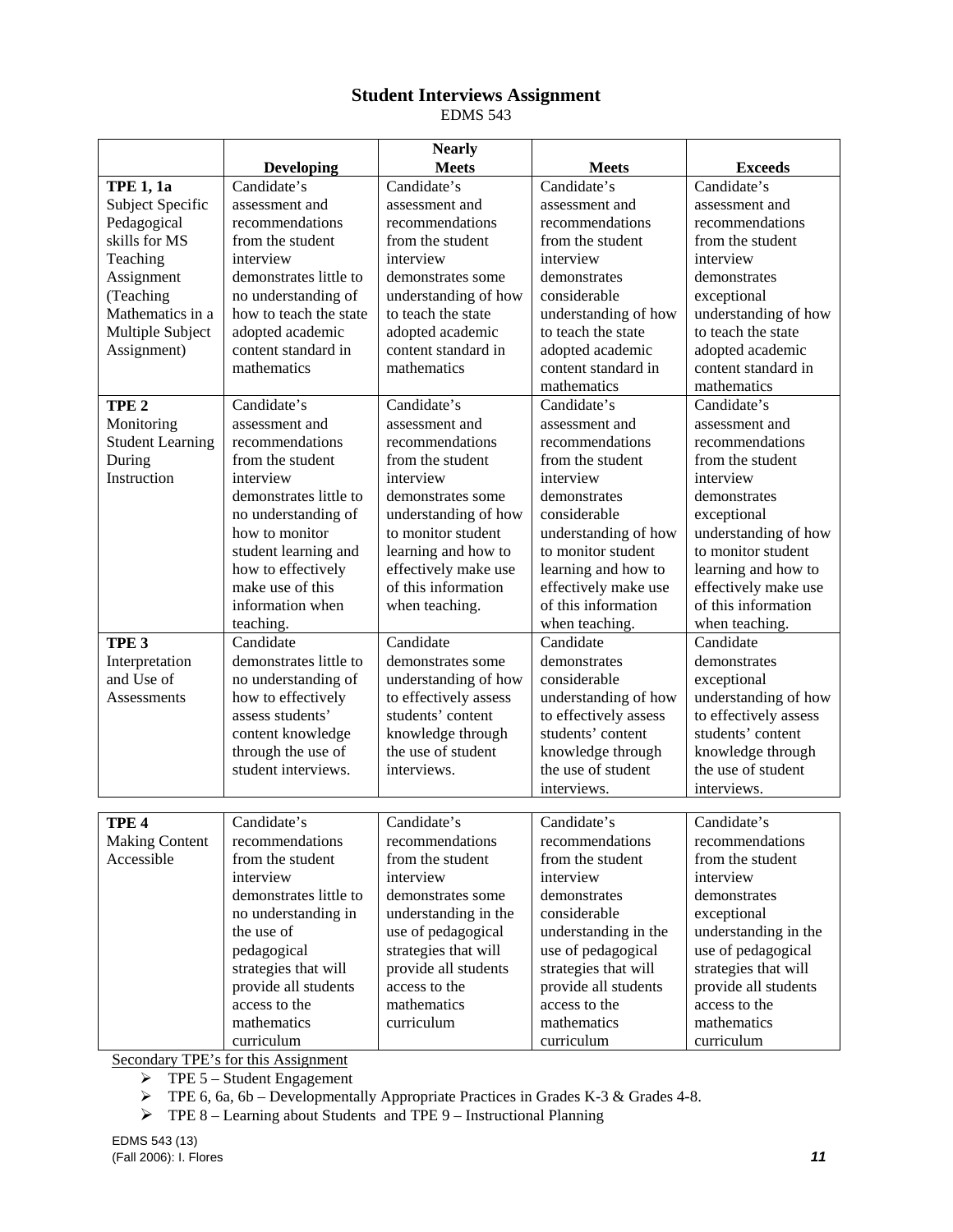| <b>DATE</b> | EDMS 543 COURSE TOPICS & ASSIGNMENTS (MON.)                                                             | <b>READINGS (Text and Other Sources)</b>     |
|-------------|---------------------------------------------------------------------------------------------------------|----------------------------------------------|
| 8/28/06     | Course Introduction                                                                                     | 1- Teaching Mathematics in the Era of        |
|             | Why do we do mathematics? (Big picture)                                                                 | the NCTM Standards                           |
|             | Conceptual vs. procedural knowledge                                                                     |                                              |
|             | Characteristics of Effective Classrooms: Overview of Instructional                                      | 2 - Exploring What It Means to do            |
|             | Practices                                                                                               | <b>Mathematics</b>                           |
|             | Developing understanding-How do kids learn?                                                             | 3 - Developing Understanding in              |
|             | Teaching through problem solving                                                                        | Mathematics                                  |
|             | Discussion of Cognitively Guided Instruction                                                            | 4 -Teaching Through Problem Solving          |
| 9/11/06     | - Interviews                                                                                            | 5 - Planning in the Problem-Based            |
|             | - Assessment – Connecting instruction to assessment                                                     | Classroom                                    |
|             | - How kids learn through problem solving development                                                    | 6 - Building Assessment into Instruction     |
|             |                                                                                                         |                                              |
| ***         | - Mathematics Content Standards for California Public Schools                                           | This document is available on:               |
|             | Group presentations of assigned standards                                                               | http://www.cde.ca.gov/ci/ma/cf/index.asp     |
| 9/18/06     | Special Populations: Creating Inclusive Classrooms                                                      | 7 - Teaching Mathematics Equitably to All    |
|             | Multiple Representations and reaching every learner                                                     | Children                                     |
|             | Article summary/critique on Math and Special Populations due                                            | Journal article on math & special needs      |
|             | Number Sense I:                                                                                         | 9 - Developing Early Number Concepts         |
|             | What it means and how we can help children develop it.                                                  | and Number Sense                             |
| 9/25/06     | PRACTICE INTERVIEW DUE<br>Number Sense II:                                                              |                                              |
|             | Classification of word problems for addition, subtraction, multiplication,                              | 10 - Developing Meanings for the Operations  |
|             | and division.                                                                                           |                                              |
|             | How all children can construct efficient mental tools for fact mastery.                                 | 11 - Helping Children Master the Basic Facts |
|             | Number Sense III:                                                                                       |                                              |
|             | Developing understanding of place value                                                                 | 12 - Whole-Number Place-Value                |
|             | Place Value Interview due                                                                               | Development                                  |
| 10/02/06    | Number Sense IV:                                                                                        | 13 - Strategies for Whole Number             |
|             | Developing flexible methods of computation, mental strategies, and                                      | Computation                                  |
|             | estimation.                                                                                             |                                              |
|             | Building estimation skills                                                                              | 14 - Computational Estimation with Whole     |
| $***1$      | Add/Subtraction OR Multiplication/Division classroom presentation                                       | <b>Numbers</b>                               |
|             | (Number Sense)                                                                                          |                                              |
|             | Addition/Subtraction OR Multiplication/Division interview due                                           |                                              |
| $***2$      | (turn in only one interview)                                                                            |                                              |
|             | Algebra classroom presentation<br>Algebraic Reasoning and Function – Exploring patterns, variables, and | 15 - Algebraic Thinking: Generalizations,    |
|             | equations. Developing function concepts.                                                                | Patterns, and Functions                      |
|             | Algebra interview due                                                                                   |                                              |
| 10/09/06    | Fractions I:                                                                                            | 16 - Developing Fraction Concepts            |
|             | Constructing understanding of fractions; fraction computation                                           |                                              |
| $***3$      | Fraction classroom presentation #1 (grades K-4 lesson choice)                                           | 17 - Computation with Fractions              |
|             | <b>Fraction interview due</b>                                                                           | 18 - Decimal & Percent Concepts and          |
|             | Fractions II:                                                                                           | Decimal Computation                          |
| ***4        | Fraction classroom presentation #2 (grades 5-8 lesson choice)                                           | 19 – Proportional Reasoning                  |
| 10/16/06    | Measurement - Customary and metric system                                                               | 20 - Developing Measurement Concepts         |
| $***5$      | <b>Measurement classroom presentation</b>                                                               |                                              |
|             | Measurement interview due                                                                               | 21 - Geometric Thinking and Geometric        |
|             | Geometry - Developing geometric reasoning and spatial sense                                             | Concepts                                     |
| $***6$      | Geometry classroom presentation                                                                         |                                              |
|             | Geometry interview due                                                                                  |                                              |
| 10/16/06    | Probability & Data Analysis - Developing meaningful experiences in                                      | 22 - Concepts of Data Analysis               |
|             | gathering and displaying statistical data.                                                              | 23 – Exploring Concepts of Probability       |
| $***7$      | Exploring concepts of chance, simple and independent events.                                            | 24 – Developing Concepts of Exponents,       |
|             | Probability & Data Analysis classroom presentation                                                      | Integers, and Real Numbers                   |
|             | Probability & Data Analysis interview due                                                               |                                              |
|             | <b>CURRICULUM ASSIGNMENT: Last day to turn in</b>                                                       |                                              |
|             | <b>Final Taskstream postings</b>                                                                        |                                              |
|             | Technology - This competency will be infused throughout the course.                                     | 8 - Technology and School                    |
|             | Use this chapter as an ongoing reference.                                                               | Mathematics                                  |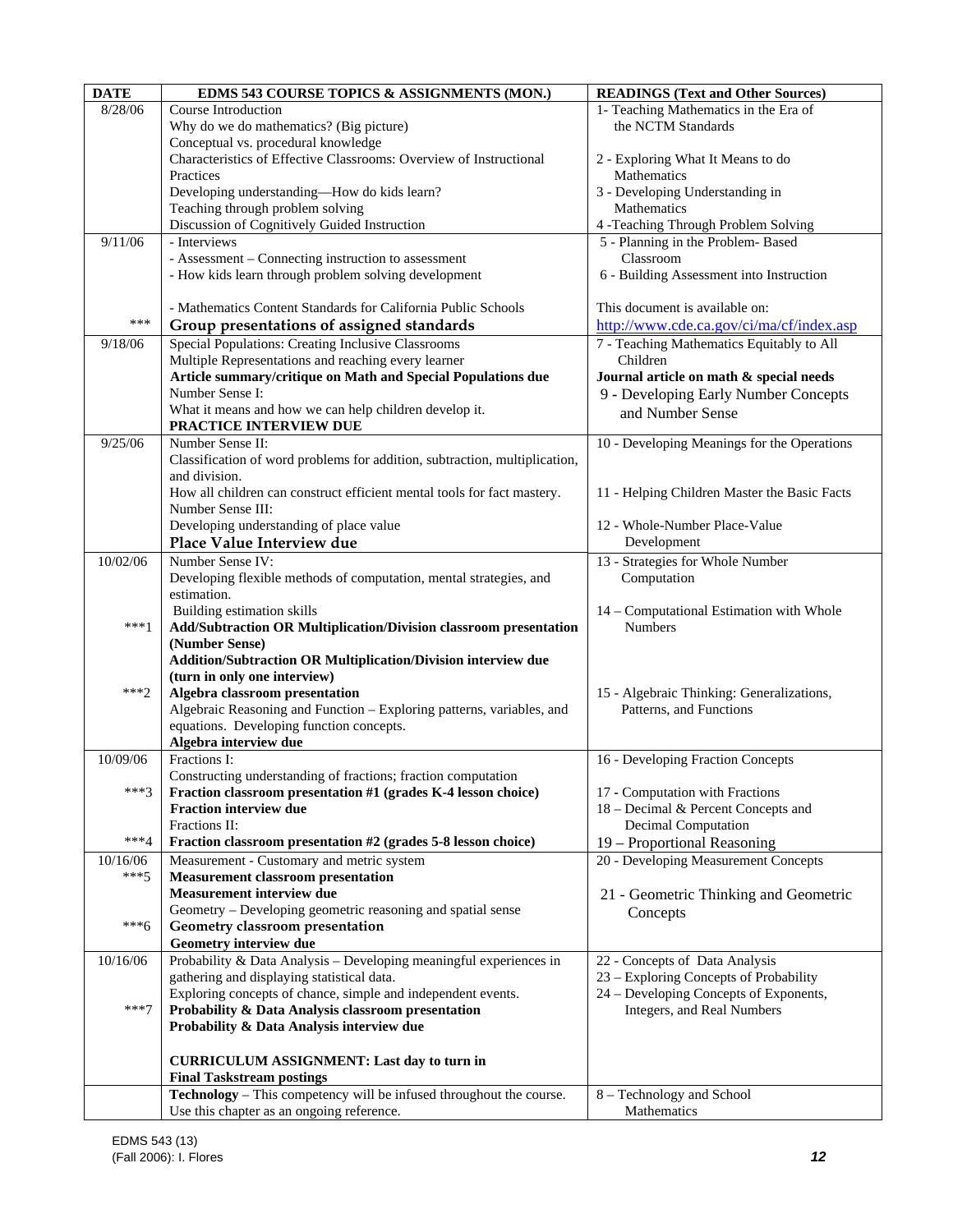# **SB 2042 - AUTHORIZATION TO TEACH ENGLISH LEARNERS COMPETENCIES**

| PART 1:<br><b>LANGUAGE STRUCTURE AND</b><br>FIRST- AND SECOND-LANGUAGE<br><b>DEVELOPMENT</b>                                                    | <b>PART 2:</b><br><b>METHODOLOGY</b><br>OF BILINGUAL, ENGLISH<br><b>LANGUAGE DEVELOPMENT,</b><br><b>AND CONTENT INSTRUCTION</b> | PART 3:<br><b>CULTURE AND</b><br><b>CULTURAL DIVERSITY</b>                                          |
|-------------------------------------------------------------------------------------------------------------------------------------------------|---------------------------------------------------------------------------------------------------------------------------------|-----------------------------------------------------------------------------------------------------|
| I. Language Structure and Use:<br><b>Universals and Differences</b><br>(including the structure of English)                                     | I. Theories and Methods of Bilingual<br><b>Education</b>                                                                        | I. The Nature of Culture                                                                            |
| A. The sound systems of language<br>(phonology)                                                                                                 | A. Foundations                                                                                                                  | A. Definitions of culture                                                                           |
| <b>B.</b> Word formation (morphology)                                                                                                           | B. Organizational models: What works for<br>whom?                                                                               | <b>B.</b> Perceptions of culture                                                                    |
| C. Syntax                                                                                                                                       | C. Instructional strategies                                                                                                     | C. Intra-group differences (e.g., ethnicity,<br>race, generations, and micro-cultures)              |
| D. Word meaning (semantics)                                                                                                                     | II. Theories and Methods for Instruction<br>In and Through English                                                              | D. Physical geography and its effects on<br>culture                                                 |
| E. Language in context                                                                                                                          | A. Teacher delivery for both English<br>language development and content<br>instruction                                         | E. Cultural congruence                                                                              |
| F. Written discourse                                                                                                                            | B. Approaches with a focus on English<br>language development                                                                   | II. Manifestations of Culture: Learning<br><b>About Students</b>                                    |
| G. Oral discourse                                                                                                                               | C. Approaches with a focus on content<br>area instruction (specially designed<br>academic instruction delivered in<br>English)  | A. What teachers should learn about their<br>students                                               |
| H. Nonverbal communication                                                                                                                      | D. Working with paraprofessionals                                                                                               | <b>B.</b> How teachers can learn about their<br>students                                            |
| I. Language Change                                                                                                                              |                                                                                                                                 | C. How teachers can use what they learn<br>about their students (culturally responsive<br>pedagogy) |
| II. Theories and Factors in First- and<br><b>Second-Language Development</b>                                                                    | III. Language and Content Area<br><b>Assessment</b>                                                                             | <b>III. Cultural Contact</b>                                                                        |
| A. Historical and current theories and models<br>of language analysis that have implications<br>for second-language development and<br>pedagogy | A. Purpose                                                                                                                      | A. Concepts of cultural contact                                                                     |
| B. Psychological factors affecting first- and<br>second-language development                                                                    | <b>B.</b> Methods                                                                                                               | <b>B.</b> Stages of individual cultural contact                                                     |
| C. Socio-cultural factors affecting first- and<br>second-language development                                                                   | C. State mandates                                                                                                               | C. The dynamics of prejudice                                                                        |
| D. Pedagogical factors affecting first- and<br>second-language development                                                                      | <b>D.</b> Limitations of assessment                                                                                             | <b>D.</b> Strategies for conflict resolution                                                        |
| E. Political factors affecting first- and second-<br>language development                                                                       | E. Technical concepts                                                                                                           | IV. Cultural Diversity in U.S. and CA.                                                              |
|                                                                                                                                                 |                                                                                                                                 | A. Historical perspectives                                                                          |
|                                                                                                                                                 |                                                                                                                                 | <b>B.</b> Demography                                                                                |
|                                                                                                                                                 |                                                                                                                                 | C. Migration and immigration                                                                        |